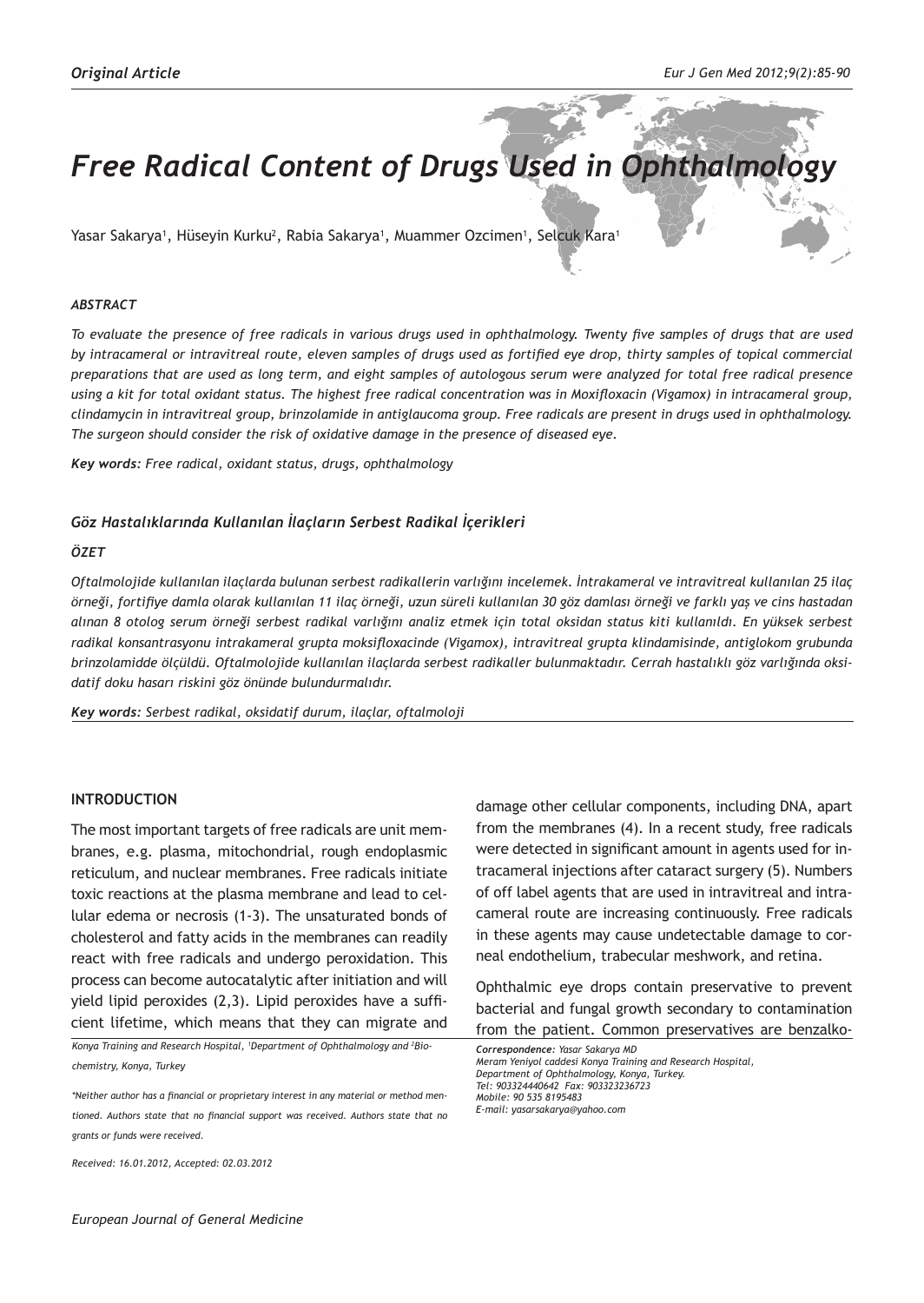nium chloride, chlorobutanol, parahydroxbenzoates, and polysorbate. Drugs itself and preservative may act as free radicals and cause peroxidation of polyunsaturated lipids in cell membranes (6). Chronic use of ophthalmic eye drops such as antiglaucoma medications causes dry eye and failed trabeculectomy bleb (7).

Many off labeled fortified eye drops that are prepared from intravenous formulation are used for treatment of fungal and bacterial keratitis and endophthalmitis in which there is a diseased and impending perforated cornea. Fortified eye drops are used in very high concentration and in a frequent regimen such as hourly or half an hour. Frequent and long time use of fortified eye drops containing high level of free radicals may induce peroxidation of corneal epithelium and keratocyte cell membrane in the presence of diseased cornea with altered epithelium and Bowmans membrane. Thus, these drugs may induce corneal melting and perforation while eradicating the infecting organisms (8). Knowing the amount of free radicals in fortified eye drops will guide ophthalmologist to choose the least free radical containing agents.

In this study, we aimed to measure the amount of free radicals in agents used in intracameral and intravitreal injections, in fortified eye drops, in autologous serums, and in long term used topical commercial preparations.

# **MATERIALS AND METHODS**

In our study, totally 74 samples of agents were analyzed for total oxidant and antioxidant capacity. 0.2 mL of each samples were used for the analysis.

# *Intracameral or intravitreal agents*

Balanced salt solution (Albosol), balanced electrolyte solution (Isolyte S, Ezcacıbası), normal saline solution (Ezcacıbası), Lactated Ringer's solution (Ezcacıbası), adrenalin (25 µg/0.1 ml, Adrenalin, Drogsan), carbachol (10 µg/0.1ml, Miostat, Alcon), levobupivacain (500 µg/0.1ml,Chirocaine, Abbott), Lidocain, (100 µg/0.1 ml, Jetmonal 2%, Adeka), vancomycin HCL DBL (1 mg/0.1 ml, Vankomisin HCL DBL, Orna), vancomycin HCL (1 mg/0.1 ml, Edicin, Sandoz), moxifloxacin (250 µg/0.05 ml, Vigamox, Alcon), moxifloxacin (240 µg/0.15 ml, Avelox, Bayer), cefuroxime (1 mg/0.1 ml and 3 mg/0.1 ml, Zinnat, GSK), cefuroxime (1 mg/0.1 ml and 3 mg/0.1 ml Multisef, Mustafa Nevzat), cefotaxime (1 mg/0.1 ml, Betaksim, Mustafa Nevzat), ceftazidime (2.25 mg/0.1 ml, Zidim, Tum Ekip), clindamycin (1 mg/0.1 ml, Cleocin, Pfizer), clindamycin (1 mg/0.1 ml, Clin, IE Ulagay), dexamethazone (400 µg/0.1 ml, Onadron, Bilim), voriconazole (100 µg/0.1 ml Vfend, Pfizer), fluconazole (100 µg/0.1ml, Triflucan, Pfizer), fluconazole (100 µg/0.1ml, Lumen, Mustafa Nevzat), bevacizumab (1.25 mg/0.05 ml, Altuzan, Roche) (Table 1).

# *Fortified eye drops*

Clindamycin (150mg/1ml, Cleocin, Pfizer), clindamycin (150mg/1ml, Clin, IE Ulagay), vancomycin HCL DBL (25mg/ml, Vankomisin HCL DBL, Orna), vancomycin HCL (25mg/ml, Edicin, Sandoz), vancomycin HCL (25mg/ ml, Vankomisin HCL, Meditera), cefazoline (50mg/ ml, Sefazol, Mustafa Nevzat), gentamycin (20mg/ ml, Genta, İE Ulagay), amikacin (50mg/ml, Amikozit, Zentiva), voriconazole (10 mg/ml Vfend, Pfizer), fluconazole (2mg/ml, Triflucan, Pfizer), fluconazole (2mg/ml, Lumen, Mustafa Nevzat) (Table 2).

# *Commercial eye drops*

Anti-glaucoma drugs: Brimonidin tartrate 0.15% (Alphagan P, Allergan), brimonidine tartrate 0.2% (Alphagan, Allergan), bimatoprost 0.3 mg/ml (Lumigan, Allergan), latanoprost 0.005% (Xalatan, Pfizer), latanoprost 0.005% (Glokoprost, Cenovapharma), travoprost 0.004% (Travatan, Alcon), bimatoprost 0.3 mg/ ml+ Timolol 5mg/ml (Ganfort, Allergan), latanoprost 0.005%+ Timolol 5mg/ml (Xalacom, Pfizer), brimonidine tartrat 0.2%+ Timolol 5mg/ml (Combigan, Allergan), betoxolol 0.5% (Betoptic, Alcon), timolol 5mg/ml (Timolol POS, Ursapharm) (Table 3).

# *Drugs used for treatment of dry eye*

Polividon (Oculotect, Novartis), Polyvinyl alcohol (Siccaprotect, Ursapharm), Polyvinyl alcohol (Refresh single dose, Allergan), Polyvinylprolidon (Protagent, Alcon), Dekstran 70 (Tears Naturale 2, Alcon), Polyethylen glycol (Systane, Alcon), Sodium hyaluronate (Hyolocomod, Ursapharm), Hypromellose (Artelac advanced, B and L), N acetyl cystein (Brunac, Bio-Gen) (Table 3).

## *Antiallergic drugs*

Sodium cromoglicate 2% (Allergocrom, Ursapharm), Sodium cromoglycate 2% (Allergocomod, Ursapharm), Ketotifen 0.25 mg/ml (Zaditen, Novartis), Olopatadin 0.1% (Patanol, Alcon), Emadastin 0.05% (Emadine, Alcon), Epinastin 0.5mg/ml (Relestat, Allergan), Lodoksamide 0.1%(Thilomide, Alcon) (Table 3).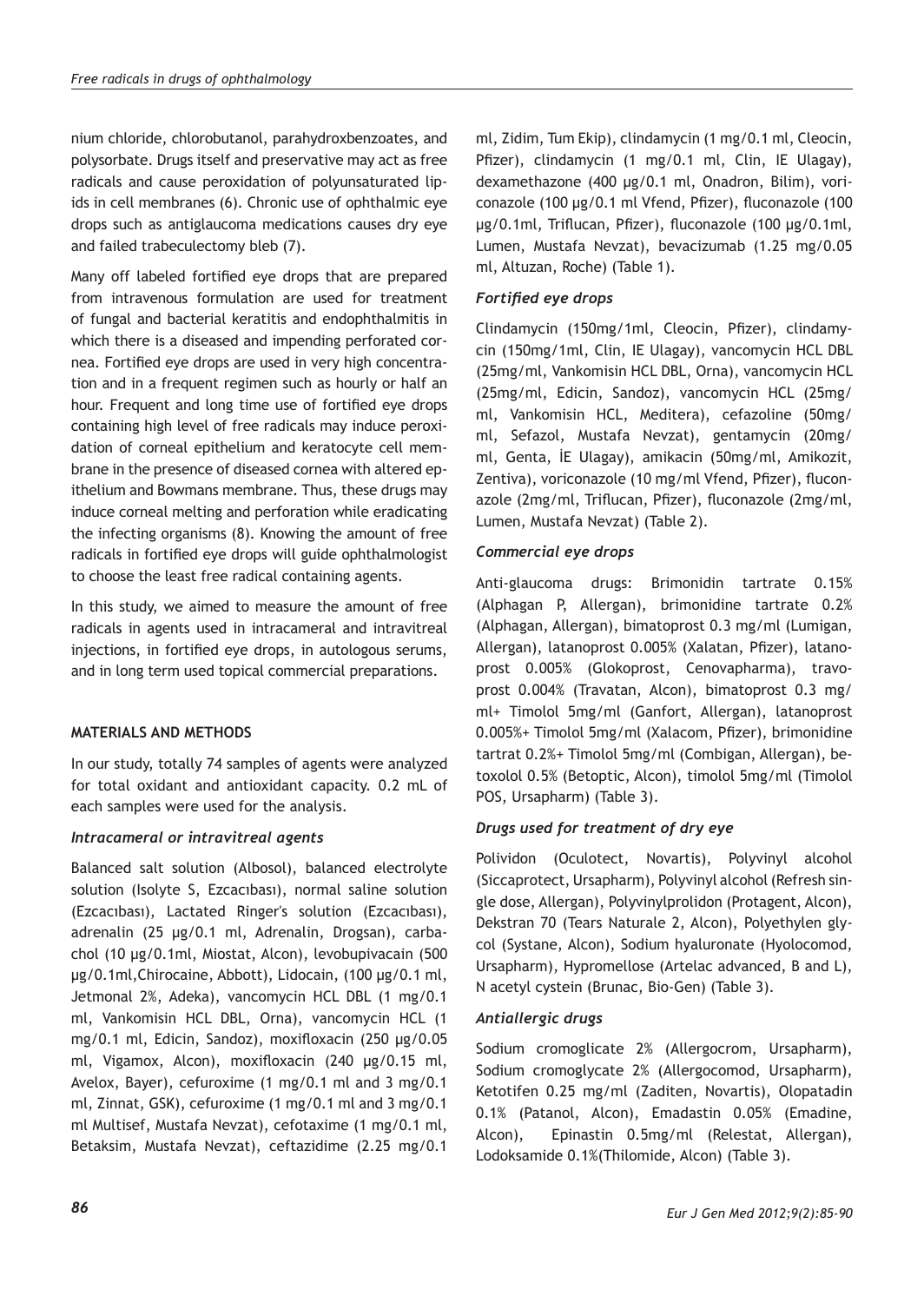| Product                       | Concentration                          | Brand name/Producer      | <b>TAS</b><br>umol Trolox<br>equivalent/L | <b>TOS</b><br>mmol/L |
|-------------------------------|----------------------------------------|--------------------------|-------------------------------------------|----------------------|
| <b>Balanced salt solution</b> |                                        | Aquamed                  | 0.0546                                    | 1.4813               |
| Balanced electrolyte solution |                                        | Isolyte S, Ezcacıbaşı    | 0.0347                                    | 1.18                 |
| Normal saline solution        |                                        | Ezcacıbası               | 0.0381                                    | 0.6617               |
| Lactated Ringer's solution    |                                        | Ezcacıbası               | 0.0353                                    | 0.8878               |
| Adrenalin                     | $25 \mu$ g/0.1 ml                      | Adrenalin, Drogsan       | 1.4731                                    | 0.7853               |
| Carbachol                     | $10 \mu$ g/0.1 ml                      | Miostat, Alcon           | 0.0389                                    | 0.2277               |
| Levobupivacain                | 500 µg/0.1 ml                          | Chirocaine, Abbott       | 0.0376                                    | 0.6445               |
| Lidocain                      | $100 \mu$ g/0.1 ml                     | Jetmonal 2%, Adeka       | 0.0705                                    | 0.9155               |
| Vancomycin HCL DBL            | $1$ mg/0.1 ml                          | Vankomisin HCL DBL, Orna | 1.2003                                    | 3.4672               |
| Vancomycin HCL                | $1$ mg/0.1 ml                          | Edicin, Sandoz           | 1.1089                                    | 2.2356               |
| Moxifloxacin                  | $250 \mu$ g/0.05 ml                    | Vigamox, Alcon           | 0.0969                                    | 24.0867              |
| Moxifloxacin                  | $240 \mu$ g/0.15 ml                    | Avelox, Bayer            | 0.0333                                    | 0.9988               |
| Cefuroxime                    | 1 mg/0.1 ml                            | Zinnat, GSK              | 0.5086                                    | 1.0028               |
| Cefuroxime                    | 3 mg/0.1 ml                            | Zinnat, GSK              | 1.0723                                    | 4.2747               |
| Cefuroxime                    | 1 mg/0.1 ml                            | Multisef, Mustafa Nevzat | 0.5341                                    | 1.208                |
| Cefuroxime                    | 3 mg/0.1 ml                            | Multisef, Mustafa Nevzat | 1.1056                                    | 3.923                |
| Cefotaxime                    | 1 mg/0.1 ml                            | Betaksim, Mustafa Nevzat | 1.2073                                    | 1.2645               |
| Ceftazidime                   | $2.25 \,\mathrm{mg}/0.1 \,\mathrm{ml}$ | Zidim, Tüm Ekip          | 1.2041                                    | 1.104                |
| Clindamycin                   | 1 mg/0.1 ml                            | Cleocin, Pfizer          | 0.1177                                    | 11,7482              |
| Clindamycin                   | 1 mg/0.1 ml                            | Clin, İE Ulagay          | 0.1209                                    | 9.5673               |
| Dexametazone                  | 400 µg/0.1 ml                          | Onadron, Bilim           | 1.4742                                    | 0.1                  |
| Voriconazole                  | $100 \mu$ g/0.1 ml                     | Vfend, Pfizer            | 0.0235                                    | 1.8439               |
| Fluconazole                   | $100 \mu$ g/0.1 ml                     | Triflucan, Pfizer        | 0.1156                                    | 1.3538               |
| Fluconazole                   | 100 µg/0.1 ml                          | Lumen, Mustafa Nevzat    | 0.0393                                    | 1.3074               |
| Bevacizumab                   | 1.25 mg/0.05 ml                        | Altuzan, Roche           | 0.4133                                    | 3.0919               |

*Table 1. Presence of free radicals (TOS) and antioxidant status (TAS) in agents used in intravitreal and intracameral injections.*

## *Nonsteroid Anti-inflamatory drugs*

Ketorolac 0.4% (Acular LS, Allergan), Diclofenac sodium 1mg/ml (Inflased, Bilim), Diclofenac sodium 1mg/ml (Voltaren Ophta, Novartis) (Table 3).

### *Autologous serum*

Autologous serum from eight patients from different sex and age without any known disease were also analyzed (Table 4).

#### *Total antioxidant status (TAS)*

TAS levels were measured using commercially available kits (Rel Assay). The novel automated method is based on the bleaching of characteristic color of a more stable ABTS (2,2′-azino-bis[3-ethylbenzothiazoline-6-sulfonic acid]) radical cation by antioxidants. The commercial kit work colorimetric method is based on 660 nm absorbance. The results were expressed as mmol Trolox equivalent/L.

## *Total oxidant status (TOS)*

TOS levels were measured using commercially available

kits (Rel Assay). In this method, oxidants present in the sample oxidized the ferrous ion-o-dianisidine complex to ferric ion. The oxidation reaction was enhanced by glycerol molecules abundantly present in the reaction medium. The ferric ion produced a colored complex with xylenol orange in an acidic medium. The color intensity was related to the total amount of oxidant molecules present in the sample. The assay was calibrated with hydrogen peroxide and the results were expressed in terms of micromolar hydrogen peroxide equivalent per liter (µmol  $H_2O_2$  equivalent/L).

## **RESULTS**

#### *Intracameral or intravitreal agents*

Mean TOS and TAS values of these 25 agents were 3.17±5.15 mmol/L (range 0.10 to 24.09) and 0.48±0.54 μmol Trolox equivalent/L (range 0.02 to 1.47) respectively. Moxifloxacin had the highest concentration of free radicals (24.09 mmol/L) (Table 1).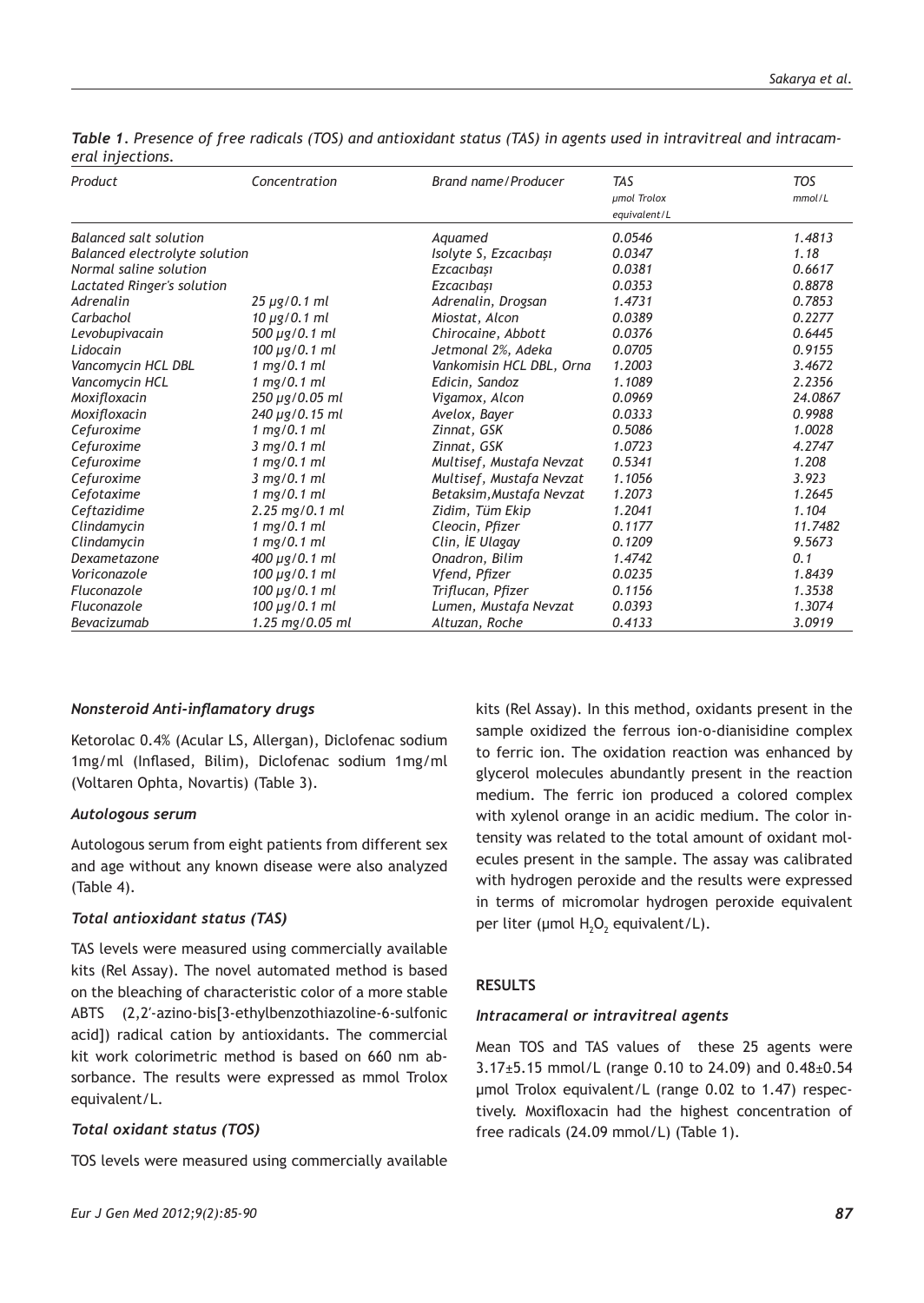| Product            | Concentration       | Brand name/Producer      | TAS                      | TOS      |
|--------------------|---------------------|--------------------------|--------------------------|----------|
|                    |                     |                          | umol Trolox equivalent/L | mmol/L   |
| Clindamycin        | $150 \text{ mg/ml}$ | Cleocin, Pfizer          | 0.9145                   | 157.6516 |
| Clindamycin        | $150 \text{ mg/ml}$ | Clin, İE Ulagay          | 0.924                    | 169.1327 |
| Vancomycin HCL DBL | $25 \text{ mg/ml}$  | Vankomisin HCL DBL, Orna | 1.2083                   | 1.5724   |
| Vancomycin hcl     | $25 \text{ mg/ml}$  | Edicin, Sandoz           | 1.3549                   | 2.7166   |
| Vancomycin HCL     | $25 \text{ mg/ml}$  | Vankomisin HCL, Meditera | 1.2867                   | 3.2176   |
| Cefazoline         | $50$ mg/ml          | Sefazol, Mustafa Nevzat  | 1.4699                   | 5.4295   |
| Gentamicin         | $20 \text{ mg/ml}$  | Genta, İE Ulagay         | 1.4791                   | < 0.1    |
| Amikacin           | $50$ mg/ml          | Amikozit, Zentiva        | 1.4762                   | 0.7179   |
| Voriconazole       | $10 \text{ mg/ml}$  | Vfend, Pfizer            | 0.0723                   | 2.6091   |
| Fluconazole        | $2 \text{ mg/ml}$   | Triflucan, Pfizer        | 0.0345                   | 10.9083  |
| Fluconazole        | $2$ mg/ml           | Lumen, Mustafa Nevzat    | 0.0386                   | 38.0616  |

*Table 2. Presence of free radicals (TOS) and antioxidant status (TAS) in agents used in fortified eye drops.*

## *Fortified eye drops*

Mean TOS and TAS values of these 11 agents were 35.77±64.03 mmol/L (range 0.71 to 169.13) and  $0.85\pm0.62$  µmol Trolox equivalent/L (range 0.03 to 1.47) respectively (Table 2).

## *Commercial eye drops*

**Anti-glaucoma drugs:** Mean TOS and TAS values of these 11 agents were  $4.73 \pm 8.07$  mmol/L (range 0.17 to 24.72) and 0.04±0.03 μmol Trolox equivalent/L ( range 0.00 to 0.09) respectively (Table 3).

**Drugs used for treatment of dry eye:** Mean TOS and TAS values of these 9 agents were 4.90±8.08 mmol/L ( range 0.17 to 23.31 ) and  $0.27 \pm 0.53$  µmol Trolox equivalent/L ( range 0.0031to 1.48 ) respectively (Table 3).

**Antiallergic drugs:** Mean TOS and TAS values of these 7 agents were 6.80±9.36 mmol/L ( range 0.06 to 24.28) and 0.16±0.23 μmol Trolox equivalent/L ( range 0.00 to 0.65) respectively (Table 3).

**Nonsteroid Anti-inflamatory drugs:** Mean TOS and TAS values of these 3 agents were 9.86±8.02 mmol/L ( range 0.90 to 16.35) and 0.28±0.40 μmol Trolox equivalent/L (range 0.04 to 0.74) respectively (Table 3).

**Autologous serum:** Mean TOS and TAS values of 8 samples were 6.68±1.33 mmol/L (range 5.12 to 9.29) and 0.69±0.07 μmol Trolox equivalent/L (range 0.57 to 0.78) respectively (Table 4).

## **DISCUSSION**

The numbers of off-label drug used in intracameral and intravitreal injections are continuously increasing. Intracameral agents include anaesthetic agents for iris anesthesia, antibiotics such as cefuroxime, moxifloxacin and vancomycin for endophthalmitis prophylaxis after cataract surgery, adrenalin for pupillary dilatation, carbachol for miosis, trypan blue for capsule staining, triamcinolone for identifying vitreous strands. Intravitreal agents that used in treatments are vancomycin and ceftazidim for bacterial endophthalmitis, voriconazole and amphotericin B for fungal endophthalmitis, clindamycin for toxoplasma retinitis, dexamethazone and triamcinolone for retinal and vitreous inflammation. Most of these drugs are prepared in the operation theatre and accuracy of concentration may not be obtained.

Corneal endothelium is very sensitive to any form of toxic exposure. Recently, studies have been published with regard to the oxidative damage of intracameral agents. Borazan et al. (9) documented the induction of apoptosis by intracameral preservative free lidocaine hydrochloride 2%, ropivacaine1%, and levobupivacaine 0.75% in rabbit corneal endothelium. Similarly, Demir NM et al. (10) showed immediate toxicity of levobupivacaine 0.5% on rabbit corneal endothelium and oxidative damage of lidocaine hydrochloride 2% on corneal and lens tissue. In another similar study, Ozlem YT et al (11) reported that cefuroxime made an oxidative damage on corneal tissue while vancomycin had no harmful effect. Intracameral injection of these antibiotics after removal of OVD which acts as free radical scavengers cause the corneal endothelium open to oxidative damage. Additionally, free radicals in intracameral agents may cause toxic anterior syndrome (12). In this study, we found that moxifloxacin from eye drop had the highest free radical content (Table 1). TAS levels were similar in this group.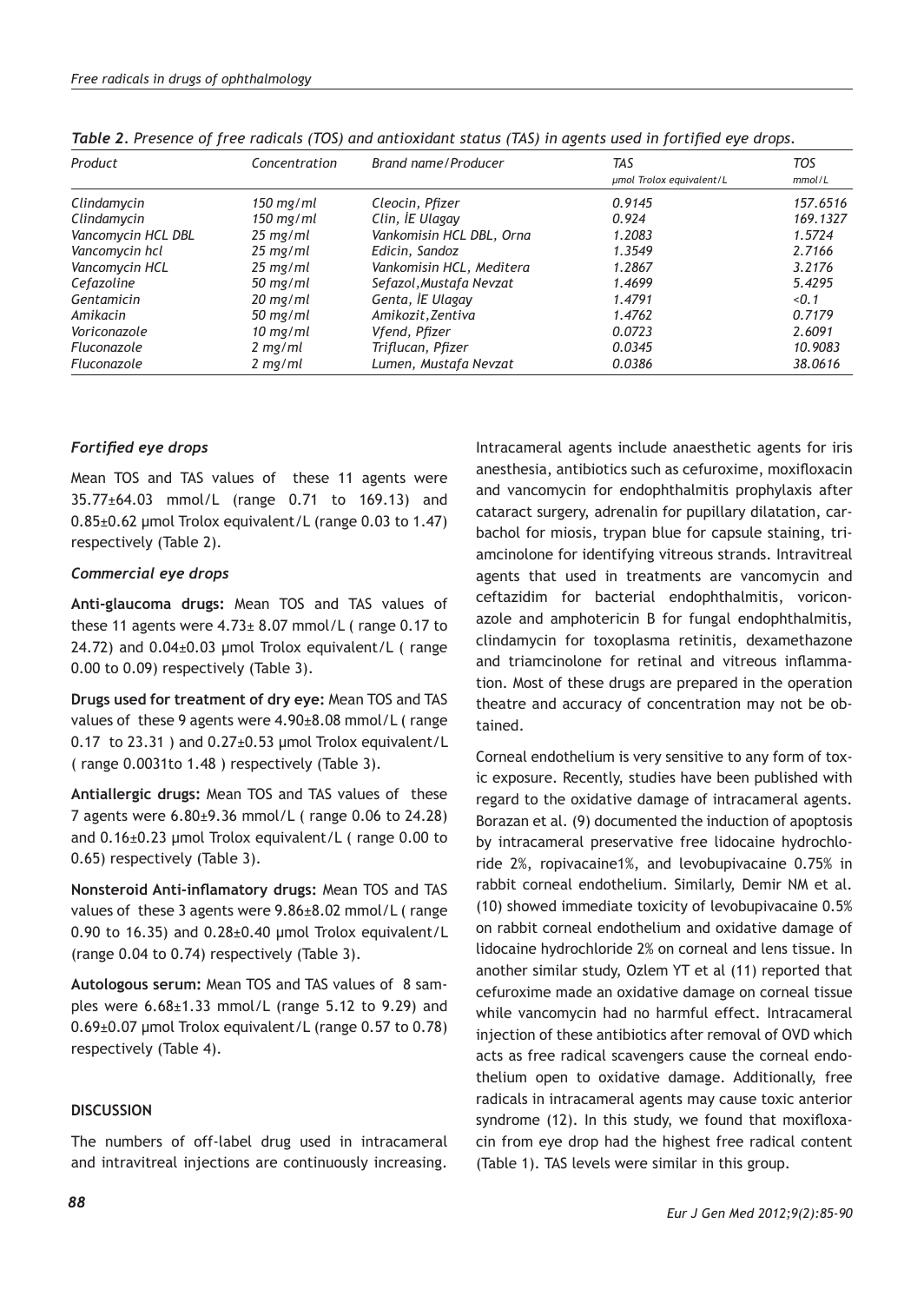| Group                               | Product                    | <b>Brand name</b>       | <b>TAS</b><br>µmol Trolox equivalent/L | <b>TOS</b><br>mmol/L |
|-------------------------------------|----------------------------|-------------------------|----------------------------------------|----------------------|
| Anti-glaucoma                       | Brimonidine tartrate 0.15% | Alphagan P              | 0.0084                                 | 24.7292              |
|                                     | Brimonidine tartrate 0.2%  | Alphagan                | 0.0092                                 | 14065                |
|                                     | Bimatoprost 0.3 mg/ml      | Lumigan                 | 0.0007                                 | 1.7471               |
|                                     | Latanoprost 0.005%         | Glucoprost              | 0.0919                                 | 0.3582               |
|                                     | Travoprost 0.004%          | <b>Travatan</b>         | 0.0487                                 | 15.0622              |
|                                     | Latanoprost 0.005%         | Xalatan                 | 0.0946                                 | 0.1700               |
|                                     | Bimatoprost 0.3 mg/ml      | Ganfort                 | 0.0376                                 | 0.3371               |
|                                     | +Timolol 5mg/ml            |                         |                                        |                      |
|                                     | Latanoprost 0.005%         | <b>Xalacom</b>          | 0.0857                                 | 0.5612               |
|                                     | +Timolol 5mg/ml            |                         |                                        |                      |
|                                     | Brimonidine tartrate 0.2%  | Combigan                | 0.0178                                 | 0.1800               |
|                                     | +Timolol 5mg/ml            |                         |                                        |                      |
|                                     | Betoxolol 0.5%             | <b>Betoptic</b>         | 0.0139                                 | 7.3520               |
|                                     | Timolol 5mg/ml             | <b>Timolol POS</b>      | 0.0084                                 | 0.1900               |
| Drugs used for treatment of dry eye |                            | Polyvidon Oculotect     | 0.8811                                 | 23.3142              |
|                                     | Polyvinyl alcohol          | Siccaprotect            | 0.0031                                 | 0.1765               |
|                                     | Polyvinyl alcohol          | Refresh tek doz         | 0.0142                                 | 0.6688               |
|                                     | Polyvinyl prolidon         | Protagent               | 0.0417                                 | 3.0601               |
|                                     | Dextran 70 1mg/ml          | <b>Tears Naturale 2</b> | 0.0069                                 | 0.9441               |
|                                     | Polyethylene glycol 0.4%   | Systane                 | 0.0223                                 | 0.2029               |
|                                     | Sodium hyaluronate 1 mg/ml | Hyolocomod              | 0.0031                                 | 2.1212               |
|                                     | Hypromellose 3.2 mg/ml     | Artelac advanced        | 0.0126                                 | 0.1800               |
|                                     | N-Acetyl Cysteine 5%       | <b>Brunac</b>           | 1.4806                                 | 13.4527              |
| Anti-allergic                       | Sodium cromoglicate 2%     | Allergocrom             | 0.0469                                 | 24.2870              |
|                                     | Sodium cromoglicate 2%     | Allergo-comod           | 0.2408                                 | 0.1800               |
|                                     | Ketotifen 0.25 mg/ml       | <b>Zaditen</b>          | 0.6459                                 | 0.0618               |
|                                     | Olopatadin 0.1%            | Patanol                 | 0.0020                                 | 0.1871               |
|                                     | Emadastin 0.05%            | Emadine                 | 0.0005                                 | 0.1288               |
|                                     | Epinastin 0.5 mg/ml        | Relestat                | 0.1492                                 | 11.2574              |
|                                     | Lodoxamide 0.1%            | <b>Thilomide</b>        | 0.0322                                 | 11.5468              |
| Anti-inflammatory Ketorolac 0.4%    |                            | <b>Acular LS</b>        | 0.0527                                 | 16.3505              |
|                                     | Diclofenac sodium 1mg/ml   | <b>Inflased</b>         | 0.0365                                 | 12.3462              |
|                                     | Diclofenac sodium 1mg/ml   | Voltaren Ophta          | 0.7433                                 | 0.9018               |

*Table 3. Presence of free radicals (TOS) and antioxidant status (TAS) in long term used commercial eye drops.*

Non-toxic doses of many agents that are used in intravitreal injections were determined in various studies. (13). Clearance of an intravitreal drug takes longer time than intracameral drugs. Superior complexity of retinal

*Table 4: Presence of free radicals (TOS) and antioxidant status (TAS) in autologous serum*

| Patient Sex<br>no |   | Age | TAS<br>umol Trolox<br>equivalent/L | <b>TOS</b><br>mmol/L |
|-------------------|---|-----|------------------------------------|----------------------|
|                   | F | 9   | 0.6503                             | 5.7192               |
| 2                 | м | 5   | 0.5726                             | 5.9342               |
| 3                 | м | 16  | 0.7393                             | 7.4538               |
| 4                 | F | 14  | 0.7512                             | 6.2385               |
| 5                 | F | 39  | 0.7789                             | 6.1474               |
| 6                 | м | 33  | 0.6786                             | 9.2903               |
| 7                 | F | 52  | 0.6530                             | 5.1162               |
| 8                 | м | 69  | 0.7562                             | 7.5376               |

anatomy is another factor that puts the retina to undetermined toxicities. In this study, among the intravitreal agents, clindamycin had the highest free radical content. TAS levels were similar in this group (Table 1).

Fortified eye drops contain high concentration of antibiotics or antifungal agents. It was shown that fortified antibiotic eyedrops had negative influence on corneal epithelial wound healing (14). Free radicals may have more damage on diseased corneal cells in the presence of keratitis. Additionally, poradic toxicity case reports secondary to fortified eye drops usage were reported (8,15,16) Fortified eye drop contains a higher amount of free radicals. Information about free radical content will help physician to choose the least free radical containing agents. In our study, we found that clindamycin had the highest free radical concentration (Table 2). TAS levels were similar in this group.